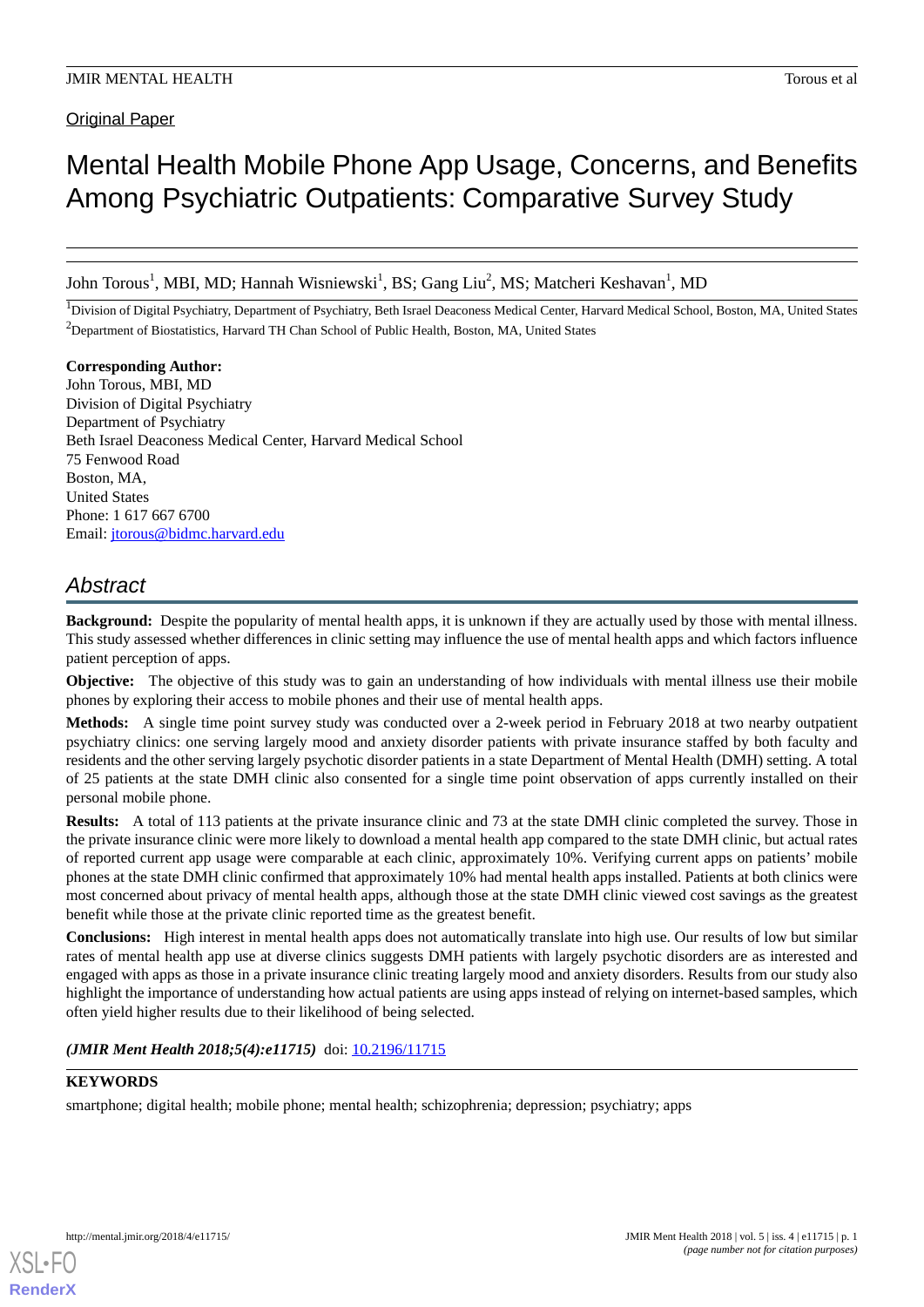# *Introduction*

# **Unmet Needs**

While there is clear potential for digital tools like mobile phone apps to increase access to care and services for mental health [[1\]](#page-9-0), less is known about the use of apps by patients. Interest in mental health apps is linked to increasing mobile phone access, with over 225 million people in the United States and over 2 billion people around the globe using these devices today [[2\]](#page-9-1). There are already approximately 10,000 mental health and wellness apps available for immediate download [[3\]](#page-9-2), offering a myriad of services ranging from information to medication monitoring, coaching to telepsychiatry, and symptom tracking to support groups. But access and availability of mental health apps must not be conflated with safety, efficacy, or usability [[4\]](#page-9-3). The majority of apps do not protect patient health data [[5\]](#page-9-4), have scarce evidence that they work [\[6](#page-9-5),[7\]](#page-9-6), and are difficult to use and even harder to maintain longitudinal adherence with [[8,](#page-9-7)[9](#page-9-8)]. There are, of course, exceptions. Some research apps offer promise as useful clinical tools [\[10\]](#page-9-9). For example, one substance abuse app received FDA marketing approval in Fall 2017 [[11\]](#page-9-10). In this evolving landscape of mental health apps, it is important to understand how end users, those diagnosed with and in treatment for mental illnesses, are actually using these apps and how they weigh the risks and benefits. This patient perspective is critical for informing patient-centered research and clinical efforts.

#### **Background**

Like the rest of the world, those with mental illnesses have increasing access to mobile phones. The notion of a digital divide, that those with mental illnesses may not have interest in, ability to afford, or capability to use modern digital technologies, is no longer valid [\[12](#page-9-11)]. A 2013–2014 study of a first episode psychosis clinic reported 71% of patients owned a mobile phone [\[13](#page-9-12)], and a 2014 study of 320 psychiatric outpatients from four geographically distinct clinics around the United States reported 62% ownership [[14\]](#page-9-13). Many Medicaid recipients in the United States may now qualify for a free mobile phone provided by the government [\[15](#page-9-14)]. With mobile phone ownership across the US population between 80% and 94% for those ages 18 to 29 years, these devices have become ubiquitous. Those with lower socioeconomic status and lower levels of income and education, likely to include many with psychotic illnesses treated at state Department of Mental Health (DMH) clinics, are more likely to be mobile phone–dependent, meaning they rely on their mobile phone as their primary means of internet access and communication [[16\]](#page-9-15).

However, access to a mobile phone does not mean a user will download health or mental health apps. The existing literature on app use in mental illness is rapidly expanding but still limited. There are high levels of interest among the general public who may screen at risk for mental illnesses based on online self-reported questionnaires, but those who are already online and volunteer to take internet surveys are likely a unique sample predisposed to favoring technology and apps. The nature of screening tests commonly used in these online surveys, such as the 9-item Patient Health Questionnaire (PHQ-9) for depression,

makes generalization of results to those with diagnosed mental illness challenging. Research studies may also offer an inflated perspective on app use. A recent systematic review suggested that while use and adherence with mental health apps range between 44% and 99% in research settings, actual rates in real-world settings may range between 1% and 29% [[17\]](#page-9-16). Still, case reports suggest that some patients are using mental health apps today [[18\]](#page-9-17). In fact, during 2015 in the United Kingdom, 25% of National Health Service mental health trusts recommended mobile phone apps to patients [\[19](#page-10-0)].

Downloading a mental health app in itself does not mean it will be used or help achieve better mental health. Evidence suggests that most mental health apps are rarely used after being downloaded and only opened a few times [\[8](#page-9-7)]. For example, having access to a local gym, wanting to join that gym, having a gym membership, and actually going to that gym on a regular basis are all required to reap the benefits of the gym. Having access to a mobile phone, having interest in mental health apps, and downloading mental health apps are all necessary but not sufficient to guarantee regular mental health app use.

In this paper we seek to explore mental health patient access to mobile phones and their use of mental health apps. We aimed to capture the opinions and use from two groups of patients receiving psychiatric outpatient care: insured patients from a clinic primarily treating mood and anxiety disorders and state DMH patients from a clinic primarily treating psychotic disorders. To provide initial validation of self-reported app use, we also present results of mental health app use based on a count of the number and type of apps on the mobile phones of patients at the state DMH clinic.

We hypothesize that mobile phone ownership will have increased in both the private and state DMH clinic populations since our 2014 research but remain higher in the private clinic. We expect that a majority of mobile phone owners will have downloaded apps, but in both groups rates of mental health app downloads will be low and few people will report using mental health apps today. In verifying mental health app use today, we expect that self-report rates of app use will be similar to actual app use evidence on the phone itself.

# *Methods*

# **Clinics**

Two clinics sites conducted the survey. The first site was an outpatient psychiatry clinic serving insured patients for primarily mood and anxiety disorders. This clinic treats adults and sees approximately 1000 patients per month. The second study site was a state DMH outpatient psychiatric clinic that serves patients for primarily psychotic disorders. This clinic also treats adults and sees approximately 1000 patients per month. Both clinics are within one-half mile from each other in the urban environment of Boston, Massachusetts. Patients in either clinic are ineligible to be seen in the other.

#### **Surveys**

Identical paper-and-pencil surveys assessing patient mobile phone ownership, use of apps, comfort with mental health app features, and perceived concerns and benefits were distributed

 $XS$ -FO **[RenderX](http://www.renderx.com/)**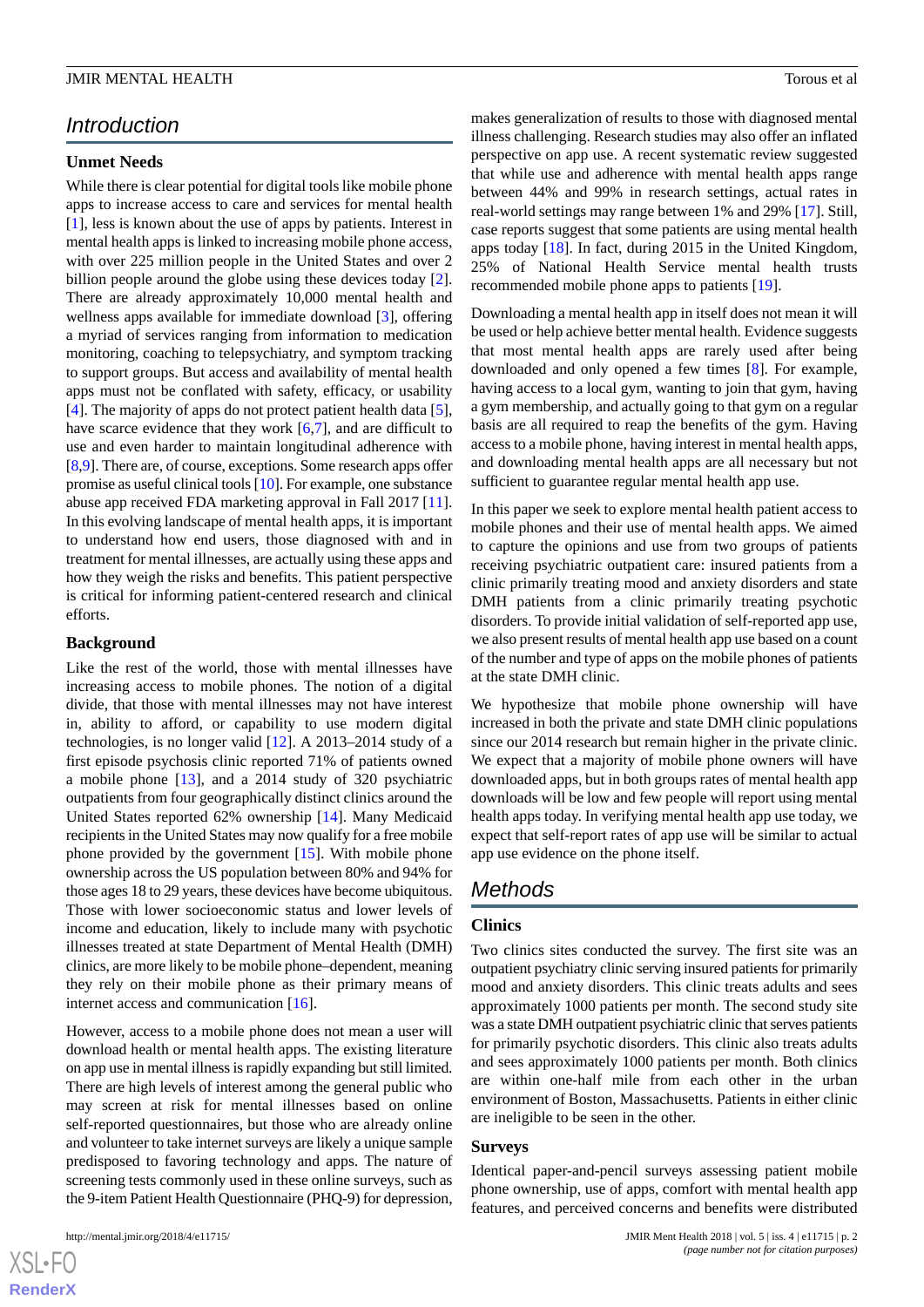to each study clinic. The survey was designed based on our prior similar research [\[14](#page-9-13)] as well as discussion and clinical experience with patients around their perceived benefits and concerns. Survey questions are displayed in [Figure 1](#page-2-0). The surveys were made available to all patients in the clinic, who voluntarily completed them before or during appointments and submitted completed forms to the clinic staff. Surveys, along with handouts explaining the purpose, mental health focus, and voluntary nature of the study, were offered and provided to patients by clinic staff at both sites while patients were waiting for appointments. All surveys were completed in the clinic setting. All clinic patients were eligible. The survey was made available for 2 weeks at both study sites in February 2018.

<span id="page-2-0"></span>Participants reported on comfort with features of mental health apps including appointment reminders, medication reminders, symptom surveys, passive data call and text log monitoring, passive data Global Positioning System (GPS) monitoring, coaching around healthy lifestyles (diet, exercise, sleep), mindfulness or therapy exercises, and communication with their mental health clinician. Results were recorded on a Likert scale: 1=very uncomfortable, 2=a little uncomfortable, 3=neutral, 4=somewhat comfortable, and 5=very comfortable. Results were stratified by mobile phone ownership, and significant differences in comfort between mobile phone and non–mobile phone ownership were calculated with a 2-sample *t* test.

### **Phone Assessment**

Patients at the state DMH clinic were eligible to opt in and have study staff record the names of apps on their mobile phone. For this part of the study, patients were asked to place their phone in airplane mode and allow study staff to write down the names of apps installed on their mobile phone. Because this is a novel methodology, we only examined the apps of 25 individuals as a pilot of the method.

**Figure 1.** Survey.

| Write in your age in years: (eg, 73)                                                                                                                                                             |      |                                           |         |                                     |            |                |
|--------------------------------------------------------------------------------------------------------------------------------------------------------------------------------------------------|------|-------------------------------------------|---------|-------------------------------------|------------|----------------|
| Please circle your gender:<br><b>MALE</b><br><b>FEMALE</b>                                                                                                                                       |      |                                           |         | <b>OTHER</b>                        |            |                |
| Do you currently own any type of phone?                                                                                                                                                          |      |                                           |         |                                     | <b>YES</b> | N <sub>O</sub> |
| Is your phone a smartphone? (eg, iPhone, Android)                                                                                                                                                |      |                                           |         |                                     | YES        | N <sub>O</sub> |
| If yes to the above, what is the name of your smartphone (eg, Samsung Galaxy)                                                                                                                    |      |                                           |         |                                     |            |                |
| Do you use your phone for text messaging?                                                                                                                                                        |      |                                           |         |                                     | <b>YES</b> | N <sub>O</sub> |
| Do you download apps onto your phone?                                                                                                                                                            |      |                                           |         |                                     | <b>YES</b> | N <sub>O</sub> |
| Have you ever downloaded an app for your mental health?                                                                                                                                          |      |                                           |         |                                     | <b>YES</b> | N <sub>O</sub> |
| Do you currently / now use any apps for your mental health?                                                                                                                                      |      |                                           |         |                                     | <b>YES</b> | N <sub>O</sub> |
| How comfortable or uncomfortable would you feel about a mental health app gathering or sending the<br>following data from your smartphone in the context of your care? Place an 'X' in each row. |      |                                           |         |                                     |            |                |
|                                                                                                                                                                                                  | Very | A Little<br>Uncomfortable   Uncomfortable | Neutral | Somewhat<br>Comfortable Comfortable | Very       |                |
| <b>Appointment Reminders</b>                                                                                                                                                                     |      |                                           |         |                                     |            |                |
| <b>Medication Reminders</b>                                                                                                                                                                      |      |                                           |         |                                     |            |                |
| <b>Symptom Surveys</b>                                                                                                                                                                           |      |                                           |         |                                     |            |                |
| Your Location (phone GPS sensor)                                                                                                                                                                 |      |                                           |         |                                     |            |                |
| Your social information (call and text logs                                                                                                                                                      |      |                                           |         |                                     |            |                |
| without any phone numbers or content of                                                                                                                                                          |      |                                           |         |                                     |            |                |
| messages -eg, how many people you called                                                                                                                                                         |      |                                           |         |                                     |            |                |
| and for how long)                                                                                                                                                                                |      |                                           |         |                                     |            |                |
| Coaching for Healthy Living (eg, exercise,                                                                                                                                                       |      |                                           |         |                                     |            |                |
| sleep, diet)                                                                                                                                                                                     |      |                                           |         |                                     |            |                |
| Mindfulness or Therapy Exercises                                                                                                                                                                 |      |                                           |         |                                     |            |                |
| Communicating with My Clinician About                                                                                                                                                            |      |                                           |         |                                     |            |                |
| My Mental Health                                                                                                                                                                                 |      |                                           |         |                                     |            |                |
|                                                                                                                                                                                                  |      |                                           |         |                                     |            |                |
| Circle up to three top concerns you have may about mental health apps                                                                                                                            |      |                                           |         |                                     |            |                |
| <b>PRIVACY</b><br><b>ACCURACY-OF-RECOMMENDATIONS-FROM APP</b><br><b>HARD-TO-USE</b>                                                                                                              |      |                                           |         |                                     |            |                |
| <b>COST</b><br><b>TIME</b><br>SHARING-INFORMATION-WITH-CLINCIAN<br><b>HARD-TO-SET-UP</b>                                                                                                         |      |                                           |         |                                     |            |                |
| Circle up to three top benefits you may see in mental health apps<br><b>PRIVACY</b><br><b>ACCURACY-OF-RECOMMENDATIONS-FROM APP</b><br><b>EASY-TO-USE</b>                                         |      |                                           |         |                                     |            |                |
| SHARING-INFORMATION-WITH-CLINCIAN<br><b>COST</b><br><b>TIME</b><br><b>EASY-TO-SET-UP</b>                                                                                                         |      |                                           |         |                                     |            |                |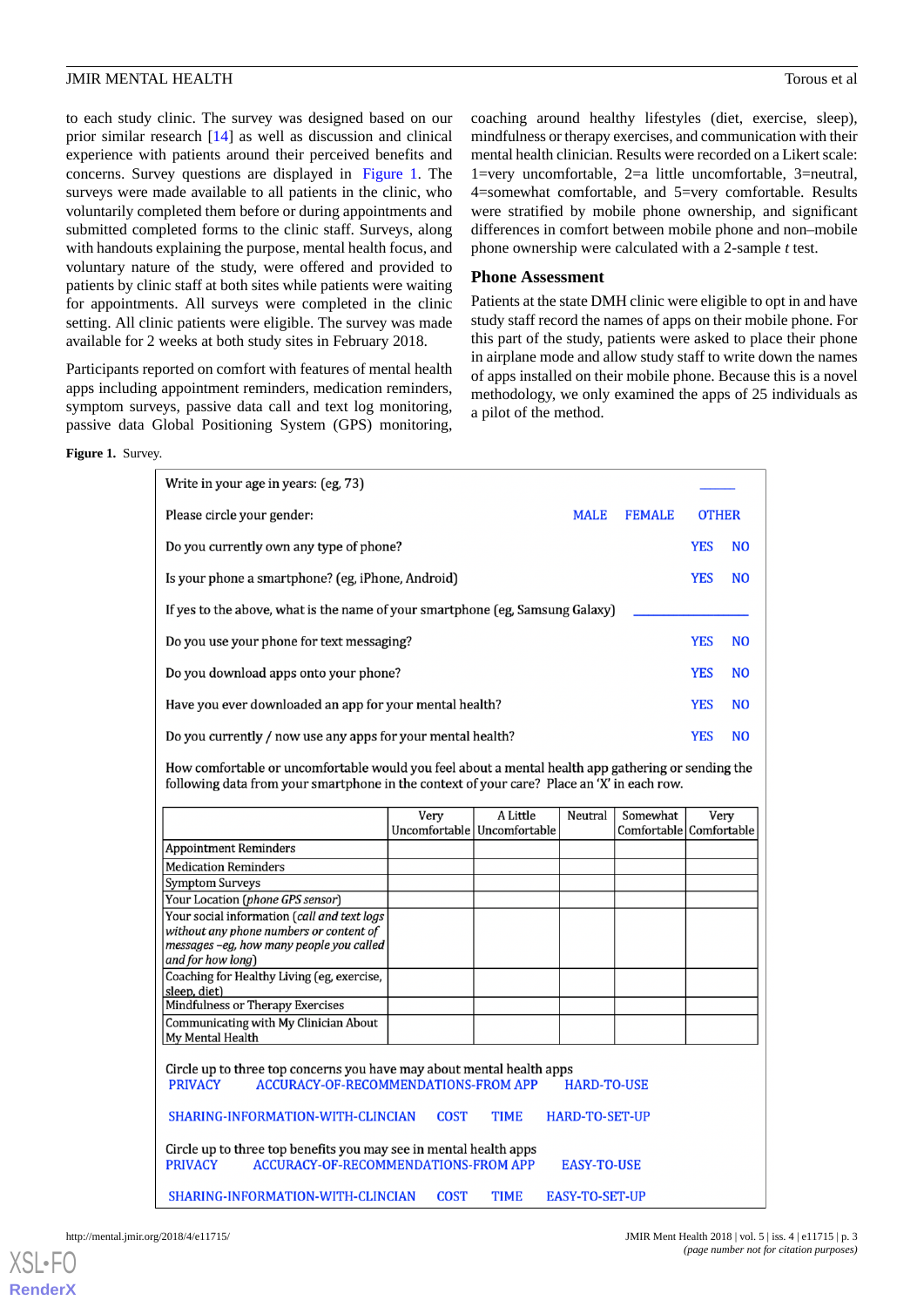Patients from the state DMH clinic were selected due to the lack of knowledge of app use in state DMH patients compared to private clinic patients [\[14](#page-9-13)]. In the future, we will expand this methodology to a greater number of individuals from both clinics.

#### **Analysis**

Patients received no compensation or incentives to complete surveys but were paid US \$20 to partake in the structured interview, which included recording the names of apps installed on their mobile phone. Patients had to own a smartphone to be eligible for this second part of the study. Recorded apps were organized by category according to their classification in the commercial marketplace at the time of the study. Results were entered into password-protected Excel spreadsheet software (Microsoft Corp), and all analyses and graphs were completed in the R programming language (R Foundation for Statistical Computing). Given the nature of the collected data, we applied

<span id="page-3-0"></span>**Table 1.** Demographics and phone and app data.

descriptive statistics including *t*tests, chi-square tests, and other related methods. The institutional review boards at each of the study sites approved the study, and a waiver of informed consent was obtained for each site.

# *Results*

# **Demographics**

Of the estimated 500 patient visits to each clinic during the 2-week study duration, 113 patients completed the survey at the private clinic and 72 did so at the state DMH clinic, which is similar to prior completion rates in our 2013 survey. For the purpose of analysis, ages were bucketed into categories including 25 years and younger, 26 to 35 years, 36 to 45 years, 46 to 55 years, and 56 years and older. The mean age of patients in the state DMH clinic was 35.4 years and in the private clinic was 41.9 years. Other demographics and results of mobile phone and app ownership and use are presented in [Table 1.](#page-3-0)

| Characteristics                      | Private clinic $(n=113)$ | State DMH <sup>a</sup> clinic $(n=72)$ | $P$ value             |
|--------------------------------------|--------------------------|----------------------------------------|-----------------------|
| Gender, male, n (%)                  | 62(53.9)                 | 32(45.8)                               | $\langle .30^\circ$   |
| Age (years), $n$ $(\%)$              |                          |                                        | $< 0.01$ <sup>c</sup> |
| <25                                  | 5(4.4)                   | 13(18.0)                               |                       |
| $25 - 35$                            | 34(30.0)                 | 30(55.6)                               |                       |
| $36 - 45$                            | 28(24.8)                 | 11(15.3)                               |                       |
| $46 - 55$                            | 27(23.9)                 | 13(18.0)                               |                       |
| $>56$                                | 19(16.8)                 | 5(6.9)                                 |                       |
| Any phone ownership, $n$ $(\%)$      | 111 (98.2)               | 61 (84.7)                              | $< 0.01$ <sup>c</sup> |
| Smartphone ownership, n (%)          | 102(90.2)                | 48(66.6)                               | < 0.01 <sup>d</sup>   |
| Downloaded apps, n (%)               | 99 (87.6)                | 36(50.0)                               | < 0.01 <sup>d</sup>   |
| Downloaded mental health apps, n (%) | 35(30.9)                 | 17(23.6)                               | .28 <sup>d</sup>      |
| Used mental health apps, $n$ $%$ )   | 11(9.7)                  | 7(9.7)                                 | $>99^d$               |

<span id="page-3-1"></span><sup>a</sup>DMH: Department of Mental Health.

 $^{b}$ t test after *F* test to assess equal variance, *P*=.78.  ${}^{\rm c}X^2_{14}=15.9.$ 

d *t* test.

| Table 2. Mobile phone ownership, app downloads, mental health app downloads, and mental health app use reported by state Department of Mental |  |  |
|-----------------------------------------------------------------------------------------------------------------------------------------------|--|--|
| Health clinic patients.                                                                                                                       |  |  |

| Age group                         | Smartphone ownership, n (%) | Downloaded apps, n (%) | Downloaded mental health<br>apps, $n$ $(\%)$ | Currently using a mental<br>health app, $n$ $(\%)$ |
|-----------------------------------|-----------------------------|------------------------|----------------------------------------------|----------------------------------------------------|
| $\langle 25 \rangle$ years (n=13) | 12(92)                      | 11 (85)                | 4(31)                                        | 2(15)                                              |
| 26-35 years $(n=30)$              | 26(87)                      | 19(63)                 | 8(27)                                        | 3(10)                                              |
| $36-45$ years (n=11)              | 6(45)                       | 3(27)                  | 3(27)                                        | 1 (9)                                              |
| 46-55 years $(n=13)$              | 3(23)                       | 2(15)                  | 2(15)                                        | 1(9)                                               |
| $>56$ years (n=5)                 | 1(20)                       | (20)                   | 1(20)                                        | 1(20)                                              |

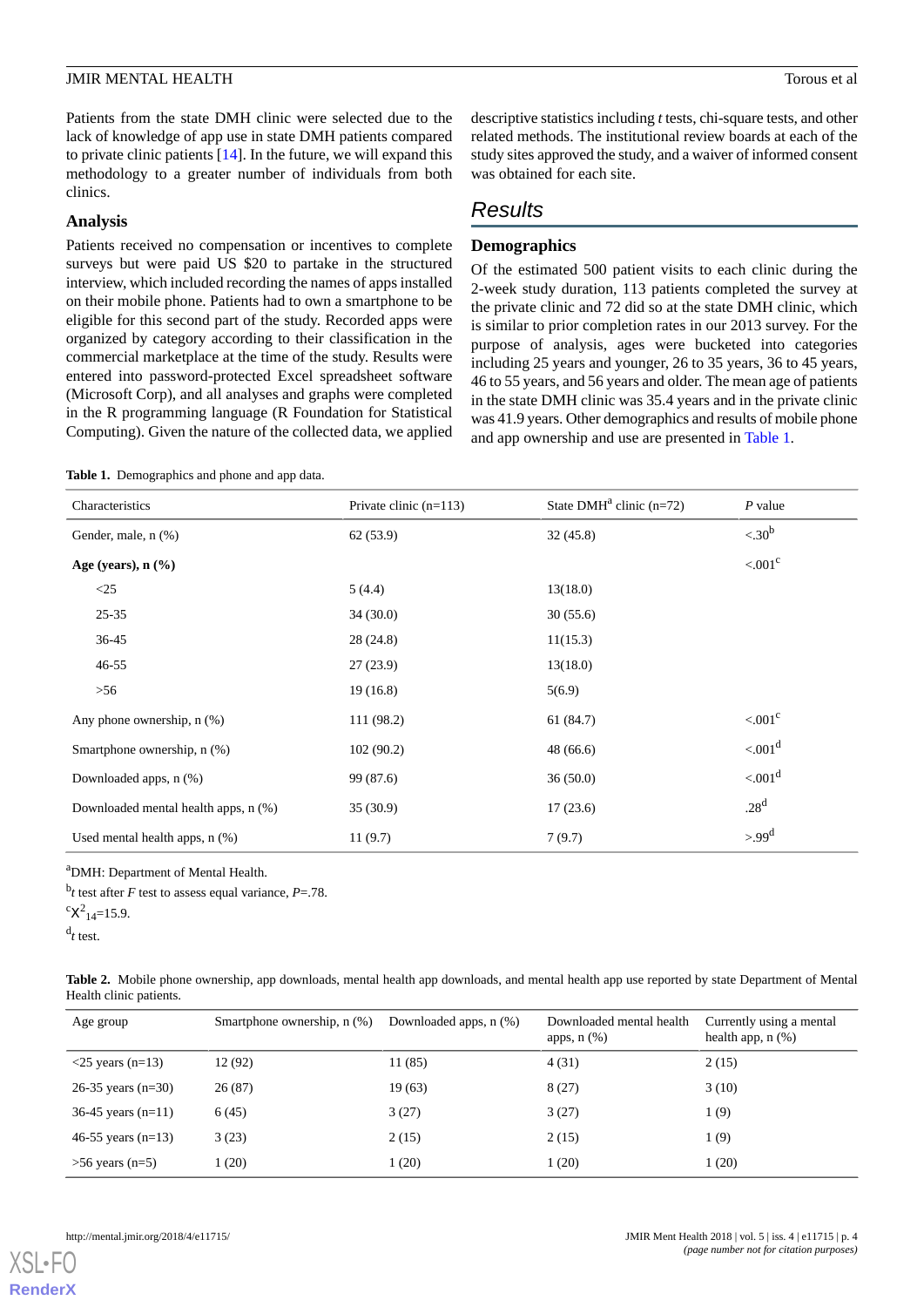### **State Department of Mental Health Clinic**

Percentage of mobile phone ownership in the state DMH clinic was highest among younger demographics, which mirrors national trends. However, mobile phone ownership did not guarantee interest in mental health apps. The overall prevalence of downloading a mental health app was 2.66 times lower compared to mobile phone ownership. Rates of downloading mental health apps were nearly equivalent over the first 3 age groups, suggesting interest is not limited to the youngest demographics. Roughly 1 in 6 patients at the state DMH clinic who reported owning a mobile phone also reported currently using a mental health app. Results are summarized in [Table 2](#page-3-1) and shown in [Figure 2.](#page-4-0)

All features were found to be significant. Those who owned a smartphone reported more comfort with all features. The most discomfort was reported for passive data monitoring via GPS and call/text logs.

## **Private Clinic**

Percentage of mobile phone ownership in the private clinic was also highest among younger demographics, and mobile phone ownership did not guarantee interest in mental health apps. The overall prevalence of downloading a mental health app was 1.85 times lower compared to mobile phone ownership versus 2.66 times lower in the state DMH clinic. Downloading a mental health app did not guarantee active use today, which was 5 times lower compared to prevalence of download. Unlike in the state DMH clinic, there were higher rates of downloading an app among younger demographics. Mobile phone ownership was also higher overall compared to the state DMH clinic. Results are summarized in [Table 3](#page-4-1) and shown in [Figure 3](#page-5-0).

Those in the private clinic also reported higher levels of comfort with app features. Like at the state DMH clinic, a 2-sample *t* test found all features to be significant. As above, those who owned a smartphone reported more comfort with all features. The most discomfort was reported for passive data monitoring via GPS and call/text logs, which was also found in the state DMH clinic sample.

<span id="page-4-0"></span>**Figure 2.** Mobile phone ownership, app downloads, mental health app downloads, and mental health app use reported by state Department of Mental Health clinic patients.



<span id="page-4-1"></span>**Table 3.** Mobile phone ownership, app downloads, mental health app downloads, and mental health app use reported by private clinic patients.

| Age group                         | Smartphone ownership, n (%) | Downloaded apps, $n$ $(\%)$ | Downloaded mental health<br>apps, $n$ $(\%)$ | Currently using a mental<br>health app, $n$ $%$ ) |
|-----------------------------------|-----------------------------|-----------------------------|----------------------------------------------|---------------------------------------------------|
| $\langle 25 \rangle$ years (n=13) | 5(100)                      | 5(100)                      | 4(80)                                        | 3(60)                                             |
| 26-35 years $(n=30)$              | 34 (100)                    | 33 (97)                     | 15(44)                                       | 3(9)                                              |
| 36-45 years $(n=11)$              | 27 (96)                     | 27 (96)                     | 8(29)                                        | 2(7)                                              |
| 46-55 years $(n=13)$              | 25(27)                      | 24 (89)                     | 6(22)                                        | 2(7)                                              |
| $>56$ years (n=5)                 | 11 (19)                     | 10(52)                      | 2(11)                                        | 1(5)                                              |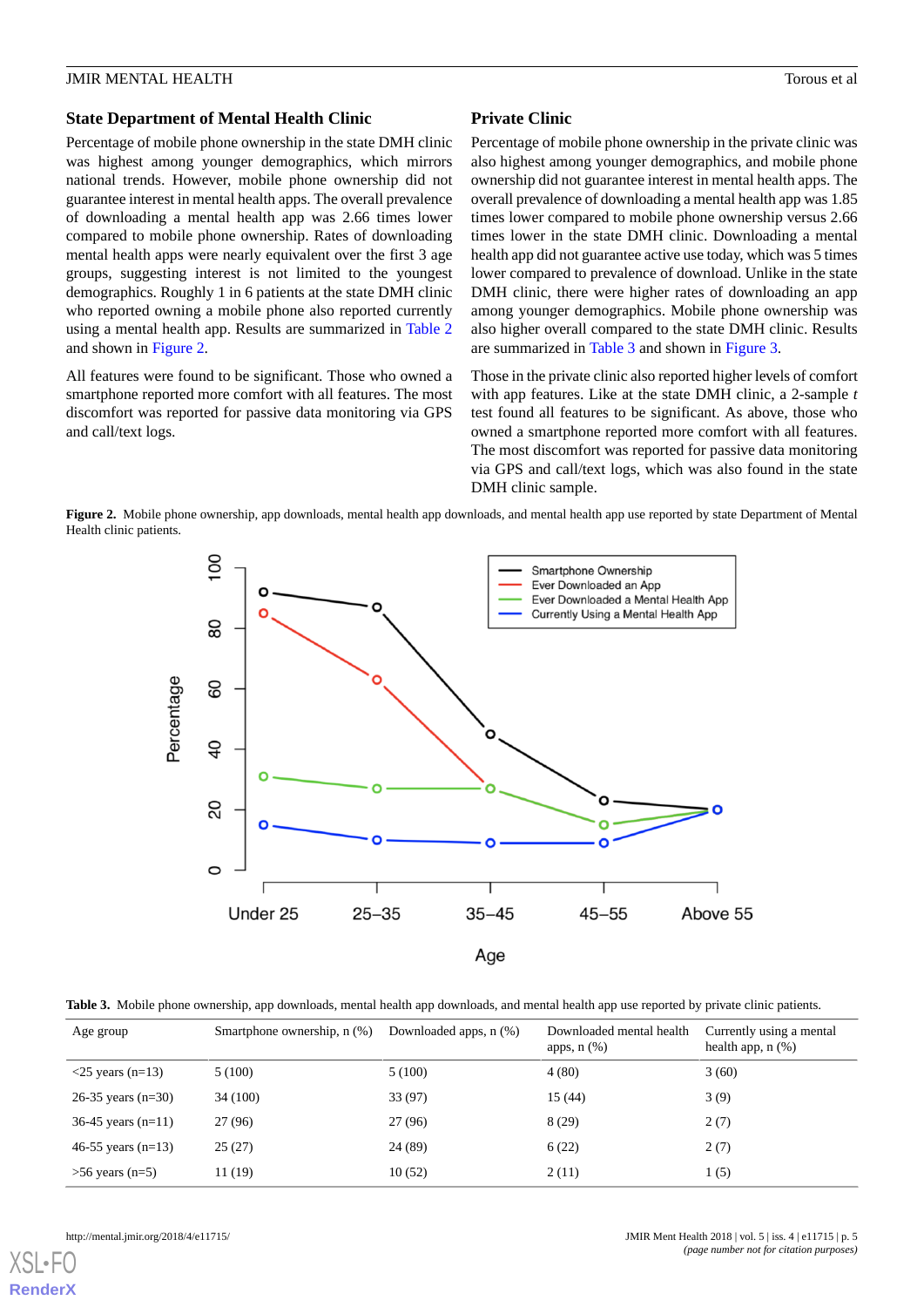#### **Comparison Between Clinics**

Apple and Android phones were not evenly distributed across clinic types. Apple phones were 3.5 times more prevalent in the private clinic compared with the state DMH clinic (49 vs 14), and Android phones were 1.55 times more prevalent in the state DMH clinic (34 vs 53). Lack of mobile phone ownership was 2.18 times more prevalent in the state DMH clinic (11 vs 34).

The number of app downloads also varied by clinic type. Those in the private clinic were nearly 3 times as likely to download an app compared with those in the state DMH clinic. But there was not a statistically significant difference by clinic type for currently using a mental health app, with both populations reporting approximately 9.7% use.

Reported comfort with mental health app features also varied by clinic. Those in the state DMH clinic reported feeling less comfortable with all features than the private clinic, except for passive monitoring. However, there was no statistically significant difference in comfort with passive monitoring with GPS and active monitoring with symptom surveys between clinics. All other differences were statistically significant from 2-sample *t* tests, as seen in [Table 4.](#page-5-1)

<span id="page-5-0"></span>Figure 3. Mobile phone ownership, app downloads, mental health app downloads, and mental health app use reported by private clinic patients.



<span id="page-5-1"></span>**Table 4.** Comfort levels for mobile phone app features, measured with 5-point Likert scale and stratified by clinic type.

| Feature                             | State DMH <sup>a</sup> clinic | Private clinic    | $P$ value |
|-------------------------------------|-------------------------------|-------------------|-----------|
| Appointment reminders               | $3.82^{b}$                    | 4.15 <sup>c</sup> | .01       |
| <b>Medication reminders</b>         | $3.31^{b}$                    | $3.71^{b}$        | .003      |
| Symptom surveys                     | $3.11^{b}$                    | 3.50 <sup>b</sup> | .06       |
| Passive call/text monitoring        | 2.39 <sup>d</sup>             | $2.32^{d}$        | < 0.001   |
| Passive GPS <sup>e</sup> monitoring | 2.78 <sup>d</sup>             | 2.31 <sup>d</sup> | .63       |
| Coaching                            | 3.1 <sup>b</sup>              | $3.49^{b}$        | .008      |
| Mindfulness and therapy             | $3.17^{b}$                    | $3.75^{b}$        | .001      |
| Communication with clinician        | $2.92^{b}$                    | $3.54^{b}$        | < 0.001   |

<sup>a</sup>DMH: Department of Mental Health.

b<sub>Neutral.</sub>

c Somewhat comfortable.

<sup>d</sup>Very uncomfortable.

<sup>e</sup>GPS: Global Positioning System.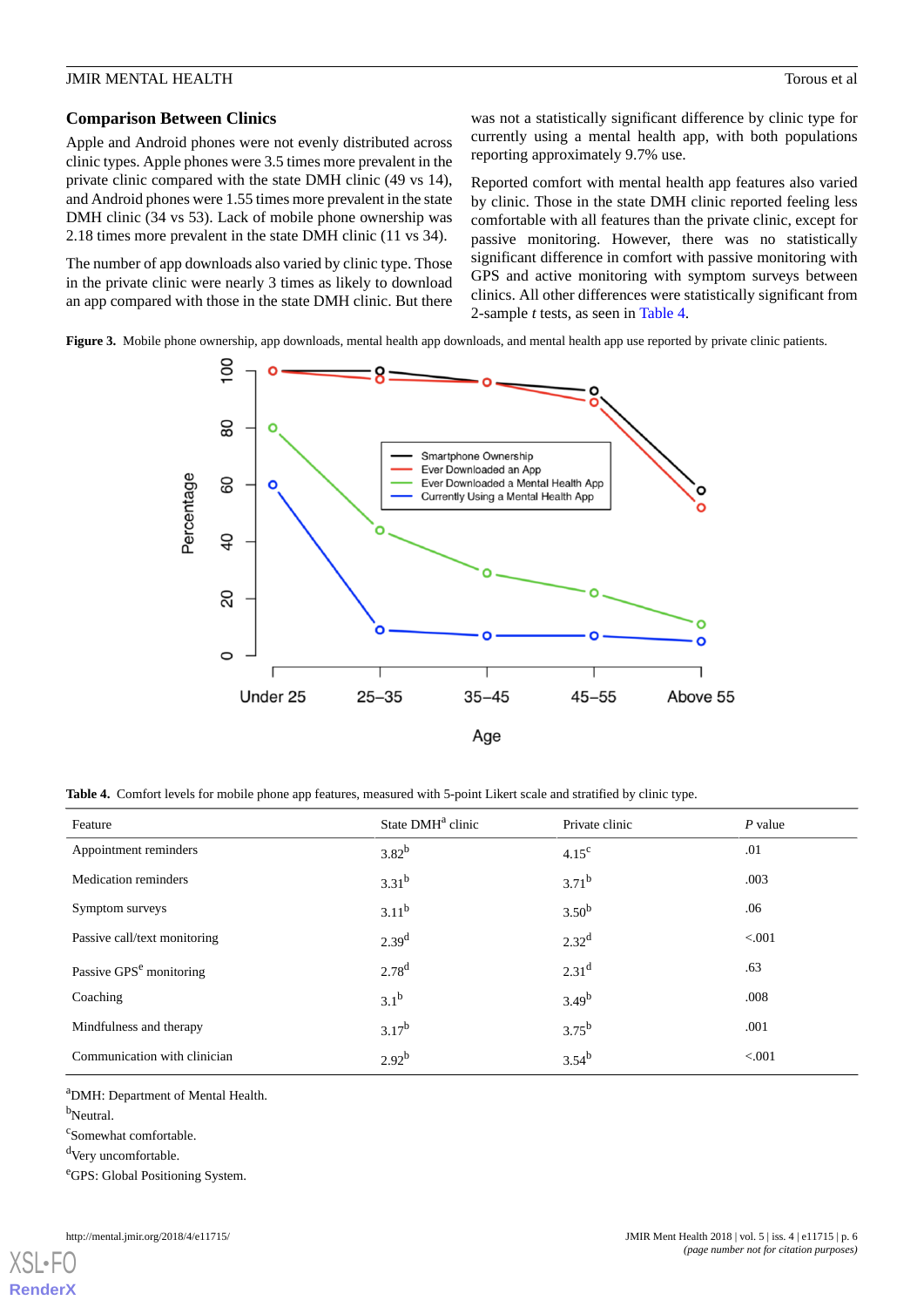<span id="page-6-0"></span>**Figure 4.** Concerns about and benefits of apps in the state and private clinics with (a) concerns and (b) benefits. Statistically significant differences are noted with an asterisk.



Patient concerns about mental health apps also varied by clinic, as shown in [Figure 4](#page-6-0) on the left. Across both clinics, privacy and accuracy were top concerns—although those in the private clinic reported significantly higher levels of concern for both. The setup and installation of mental health apps were viewed as the second highest concern among those in the state DMH clinic but the lowest concern among those in the private clinic. There was no significant difference in terms of usability, sharing data with clinicians, cost, or time. In terms of benefits, both groups reported similar responses. The only significant differences were between privacy and cost savings, as shown in [Figure 4](#page-6-0) on the right. Those at the state DMH clinic reported cost savings as the number one benefit of mental health apps and both groups reported privacy as having the lowest benefit from the choices presented.

# **Validation of App Use**

A total of 25 patients at the state DMH clinic allowed us to record the number and type of apps currently installed on their mobile phone. Of the patients who reported owning a mobile phone at the state DMH clinic, 17% (8/48) reported using mental health apps. Of the patients whose mobile phone apps were examined, only 12% (3/25) had actually downloaded mental health apps, providing preliminary validation for the self-reported data. However, in discussing mental health apps installed on the mobile phone, we learned that patients rarely used them. One patient explained he had installed a mental health coaching app but rarely used it, as he did not want to pay for the coaching features of the app. Another reported she had installed 2 mindfulness apps on her mobile phone at the urging of her social worker but rarely used them. A third had a symptom and medication monitoring app that he rarely used.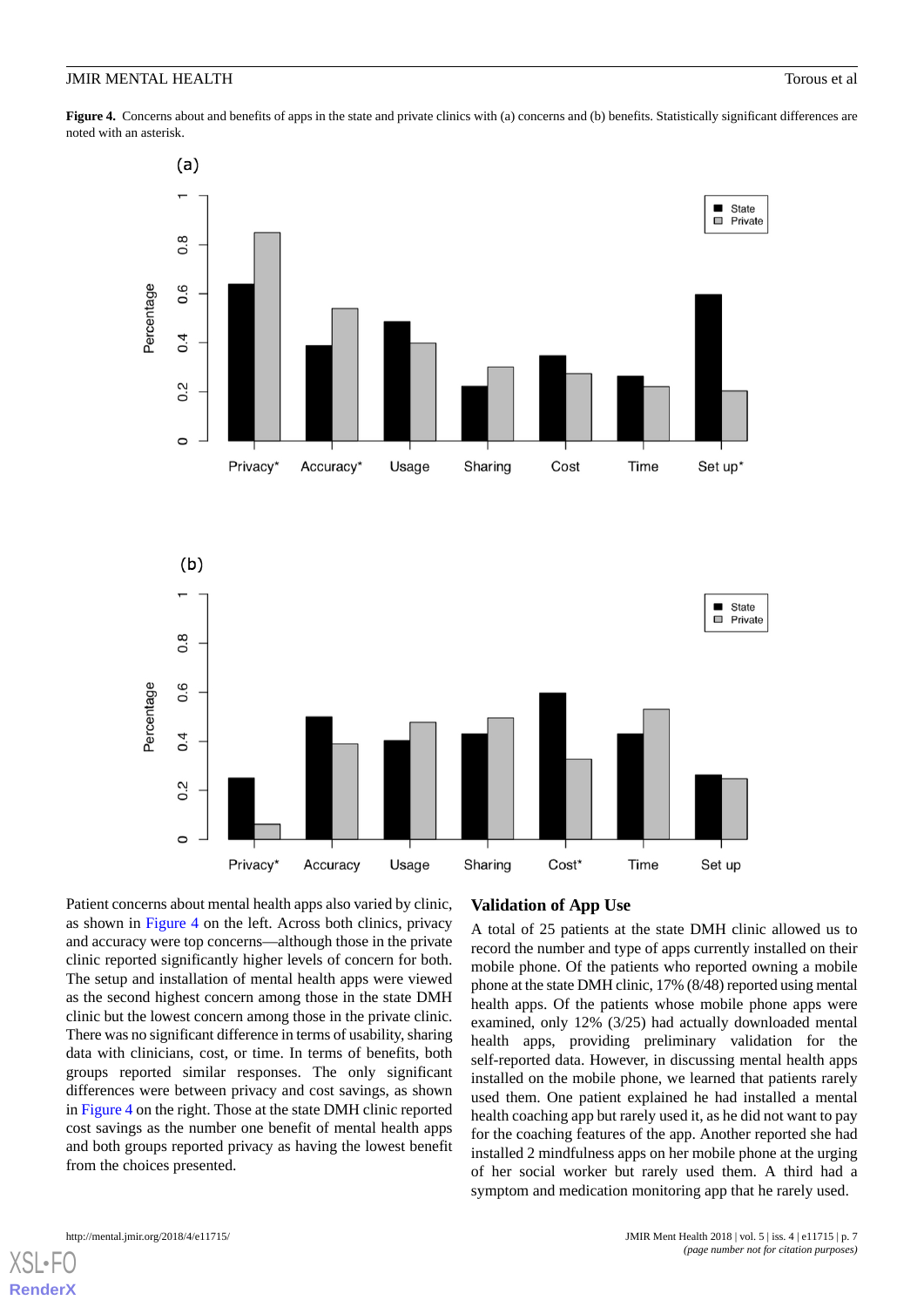<span id="page-7-0"></span>**Figure 5.** Mean count, by app category, of apps on the mobile phones of 25 patients in the state Department of Mental Health clinic. Although mental health apps are included in the health and fitness and medical categories, we added them as a separate category shaded in black for sake of comparison.



Thus, although these 3 patients did have mental health apps installed on their phones and used them occasionally, none appeared to be satisfied with or actively using them. Of interest, we found that 20% (5/25) of patients had installed horoscope apps (classified under lifestyle in [Figure 5\)](#page-7-0) and reported strong interest and engagement with these. While these patients may not have been actively using mental health apps, they did have many other types of apps on their phone, as reflected in [Figure](#page-7-0) [5,](#page-7-0) which presents mean proportions of app categories. Health and fitness apps were the sixth most common mean proportion, and these largely represented step counter apps that patients reported using to track physical activity.

# *Discussion*

# **Principal Findings**

In this study, we surveyed 72 outpatients at a state DMH clinic treating largely psychotic disorders and 113 outpatients at a private clinic treating largely mood and anxiety disorders regarding access to and use of mental health apps. We found high rates of mobile phone ownership across both groups but lower rates of downloading and currently using mental health apps. In the state DMH clinic, the rate of downloading a mental health app was stable across the youngest 3 demographics, suggesting interest across a broader range of ages compared to the private clinic, where rates of downloads decreased in older age groups. After confirming mental health app use in the state DMH clinic, we found that self-reported app use was consistent but actual use, determined through discussion with patients, was less.

The potential of digital mental health tools like apps is fueled by their easy accessibility via mobile phones. In 2014, we reported that mobile phone ownership at the state DMH clinic was 49% [\[20](#page-10-1)] and at the private clinic 72% [[4\]](#page-9-3), and now their numbers have increased to 66% and 90%, respectively. But as

seen in [Figures 2](#page-4-0) and [3](#page-5-0), high rates of mobile phone ownership among those with psychiatric illnesses does not guarantee high rates of mental health app use. Even so, the 10% of patients who reported using a mental health app suggest bridging the new digital divide of app use has begun. The fact that reported app use did not differ between the private and state DMH clinics suggest patients' early uptake of apps is not restricted to certain disease states or clinic populations. The fact that access to mobile phones was still lower at the state DMH clinic may reflect the lower socioeconomic status of this population, although our study was not designed to answer this question. But it does raise the issues that social determents of health likely impact digital health and there is a need to ensure equity in this evolving space.

A unique aspect of this study is the verification of reported mental health app usage by looking at the actual apps on the phones of a subset of patients. In the state DMH clinic, 9.7% of patients reported currently using mental health apps. Upon inspection of 25 patients' phones, we found 12% had mental health apps installed, but when questioned the patients said they rarely used them. This raises the issue of how to accurately assess app use, as even objective measures of installed apps are not necessarily accurate. Although not the focus of our study, it is notable that health and fitness category apps were the sixth most prevalent type of app installed on patients'mobile phones. The fact that games, social, media, music, and navigation represent the highest proportion of installed apps likely reflects that those with serious mental illnesses use their mobile phones in similar manners to the general public, as suggested in prior research [\[21](#page-10-2)]. It may be useful for future research to consider these top app categories and how features from these apps can be incorporated in mental health apps to improve uptake and use.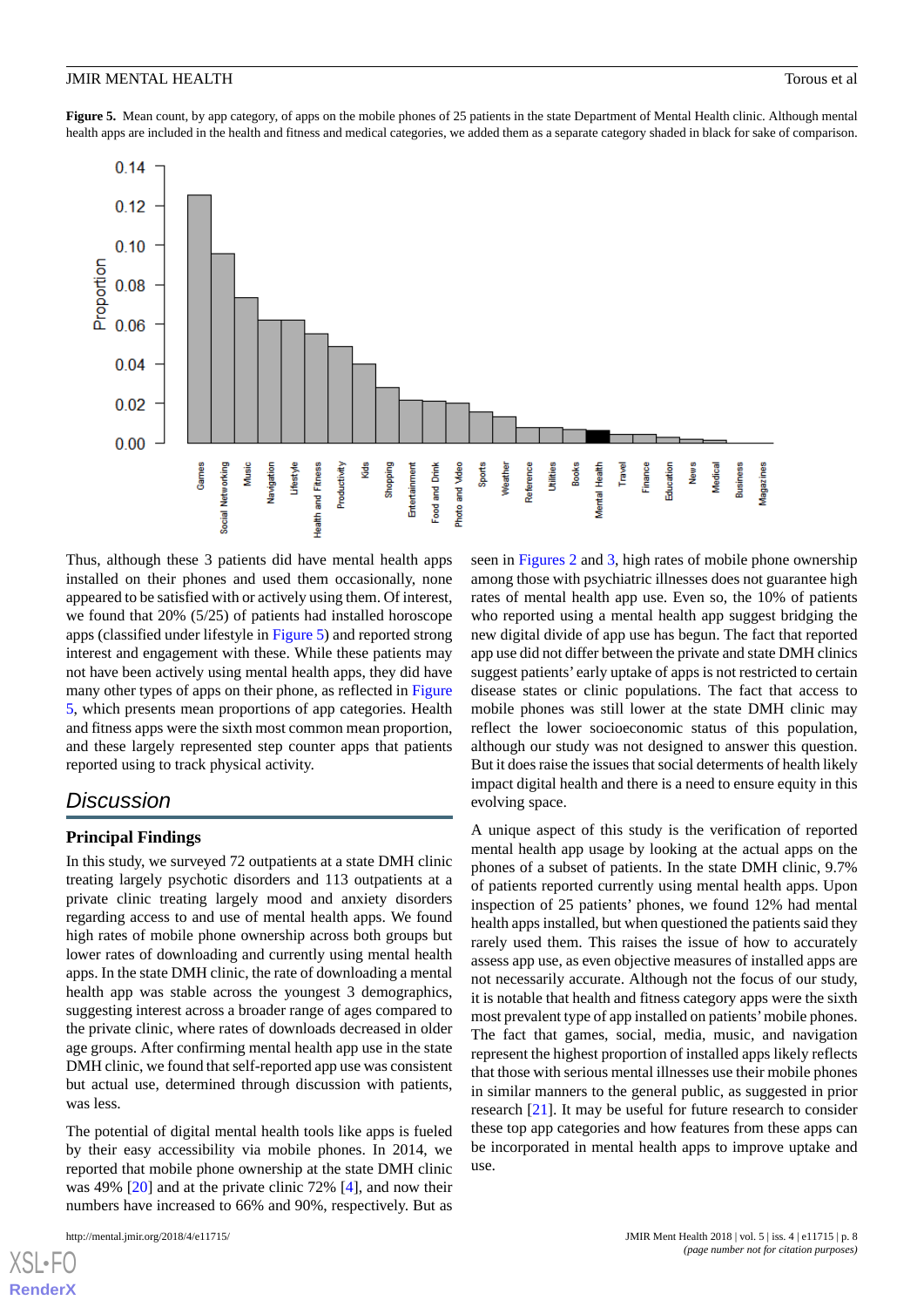Our results suggest that patients have the most comfort with features such as appointment reminders and the least with passive data tracking features such as GPS and call/text log monitoring. Across both state and private clinics, those who owned a smartphone reported greater comfort for all features compared to those who did not. Those in the private clinic also reported greater comfort for all features compared to those in the state DMH clinic except for passive monitoring. However, the lack of any statistically significant difference for GPS tracking across both clinics and similarly low comfort scores for call/text monitoring represents a challenge to the often-posited advantage of mobile phone–based digital phenotyping [\[22](#page-10-3)]. While it is feasible today to gather sensor data from mobile phones and use this wealth of real-time data for a myriad of purposes, the privacy and ethical impacts of digital phenotyping are not lost on patients [\[23](#page-10-4),[24\]](#page-10-5). Outside of clinical studies, which involve volunteers who are compensated, will actual patients be willing to install digital phenotyping apps on their phones? On a more positive note, our results suggest that other features such as appointment reminders and app-based mindfulness or therapy exercises are likely to be better received. The popularity of psychic, not psychiatric, apps from our sample of 25 state DMH clinic patients also suggests that this class of app was popular in our sample.

Understanding the perceived benefits and concerns of mental health app users is necessary to ensure these tools are responsive to end user needs. Comparing both clinics, overall responses for benefits and concerns were similar. Although both groups felt privacy and accuracy were top concerns of mental health apps, those in the private clinic reported higher levels of concern for both. The state DMH clinic population reported higher levels of concern regarding difficulty setting up apps on their mobile phone. This suggests an opportunity to potentially increase uptake of apps in populations similar to our state DMH clinic sample by offering assistance in helping patients set up and install mobile phone apps. A technology navigator, a concept introduced by Ben-Zeev and colleagues [\[25](#page-10-6)], could fill this role and also offer information on privacy and accuracy of apps to help patients make more informed decisions around these chief points of concern. Comparing benefits across clinics, the fact that low cost was the top reported benefit among the state DMH clinic raises several issues for the digital health field. First, efforts to commercialize apps and charge fees could derail use among the most ill patients. This theory is buttressed by published case reports [\[18](#page-9-17)] and qualitative results from 1 of the 3 study participants who had a mental health app installed on her phone but reported lack of use because of cost. Second, although cost was seen as the top benefit and privacy a top concern, often the reason that an app may be free or low cost is because it is marketing or selling the users' personal health information to third parties  $[26]$  $[26]$ . Thus, privacy and costs are tightly entwined in today's health app ecosystem resulting in a paradox of both hindering and helping mental health app adoption.

Our results on mobile phone and app use are similar to recent reports. A 2016 survey of mobile phone ownership among those

with mental illness offering peer support in New Hampshire identified that 58% owned a mobile phone, 61% had downloaded or used apps, and 72% use social media. This same study reported that 23% of these peers had used a mental health app [[27\]](#page-10-8), which is similar to our result of 23.6% in the state DMH clinic and 30.9% in the private clinic. The 2-year difference between studies may also explain higher rates of app adoption in our results. Our finding of high rates of mobile phone ownership in younger patients at the state DMH clinic (92% in those younger than 25 years and 87% in those aged 26 to 35 years) is similar to results from a study conducted in 2015 in a first-episode psychosis clinic where mobile phone ownership was 71% [\[13](#page-9-12)]. Again the 3-year difference between studies may help explain why our rates are higher. Our results that appointment reminder was the app feature with the highest reported comfort level is similar to a 2016 study of veterans receiving mental health treatment, also conducted in Boston, where appointment reminders were found to be the feature of highest interest [[28\]](#page-10-9). Finally, another study surveying 82 mood and anxiety disorders patients in 2016–2017 regarding installing a mental health app found that just over 30% said they would be willing, which closely matches the 36% from the private clinic in our study who stated they have downloaded a mental health app [[29\]](#page-10-10).

# **Limitations**

Our study has several weaknesses that must be considered. While both clinics were within 1 mile of each other, both were also in a dense urban environment, suggesting our results may not be generalizable to rural settings. Like any survey study, there is concern for selection bias, although we note our rate of participation is similar to prior studies of this type [[4](#page-9-3)[,19](#page-10-0),[24\]](#page-10-5). Also, the self-reported nature of this study makes results difficult to verify, although our efforts to examine the actual apps installed on 25 mobile phones suggests our results are consistent with what apps are actually on patients' phones.

#### **Conclusion**

The potential of digital health to transform mental health requires more than access to mobile phones. Our results suggest that while mental health patients increasingly have access to mobile phones, far fewer are actually downloading and even fewer still using mental health apps. Bridging this new digital divide between access and use requires both understanding of the features patients want in apps as well as appreciating their concerns and desires. Tools like the American Psychiatric Association's app evaluation framework can help guide informed decision making around selecting the right app for a patient's needs—one that is safe, evidence based, engaging, and integrated into care [[4\]](#page-9-3). To ensure these new digital tools remain useful to all patients and that the digital divide does not widen, we suggest continued efforts to look beyond internet-based samples of mental health app users and ensure that the perspectives of actual patients in care today are heard and acted upon.

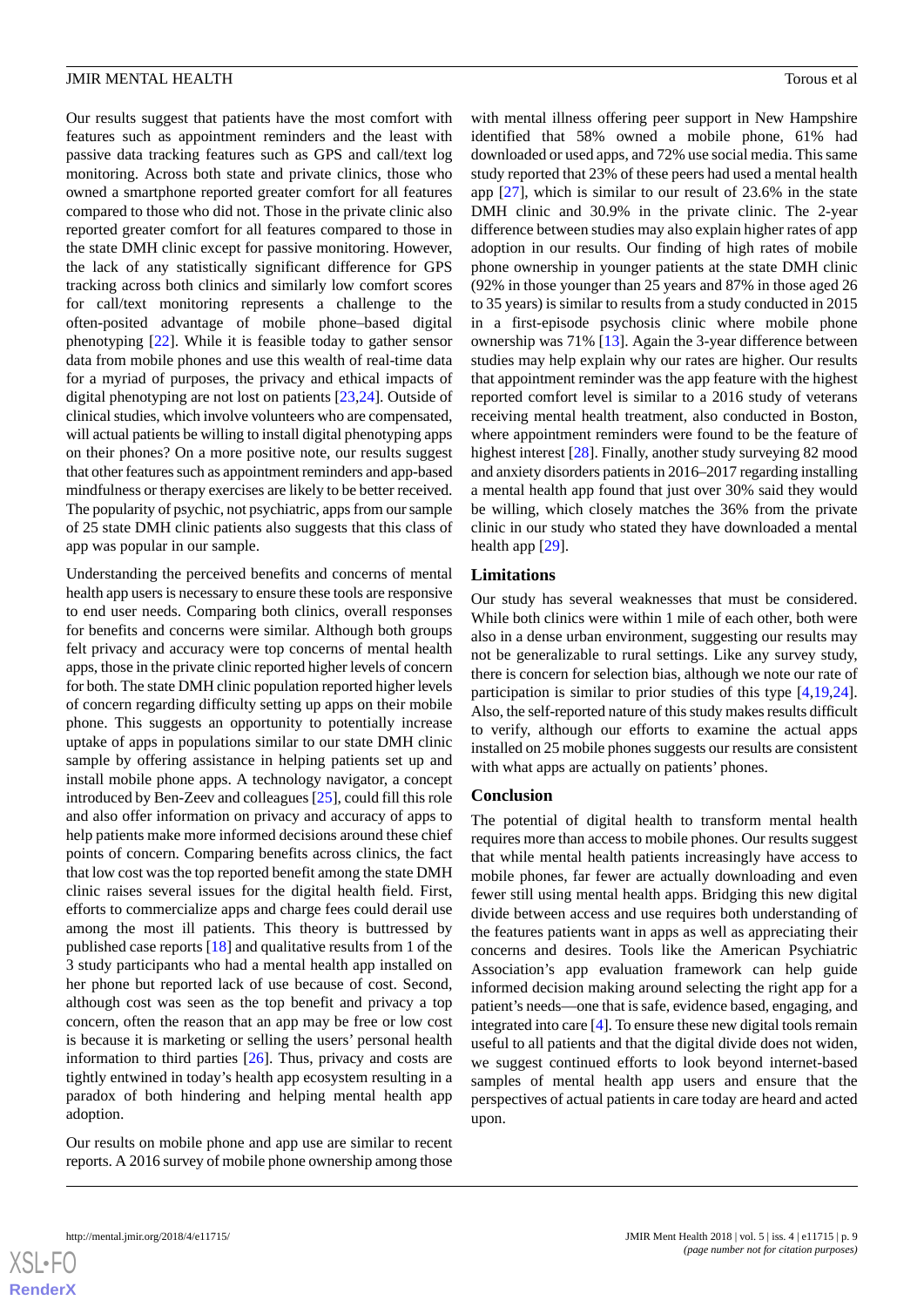# **Acknowledgments**

JT is supported by a research fellowship from the American Psychiatric Association Foundation and a career development award from the National Institute of Mental Health (K23-MH116130-01).

# **Conflicts of Interest**

This manuscript was initially submitted and accepted to the Journal of Internet Medical Research, but was moved to JMIR Mental Health per the authors' request. No other conflicts of interest are declared by the authors.

# <span id="page-9-0"></span>**References**

- <span id="page-9-1"></span>1. Bhugra D, Tasman A, Pathare S, Priebe S, Smith S, Torous J, et al. The WPA-Lancet Psychiatry commission on the future of psychiatry. Lancet Psychiatry 2017 Oct;4(10):775-818. [doi: [10.1016/S2215-0366\(17\)30333-4\]](http://dx.doi.org/10.1016/S2215-0366(17)30333-4) [Medline: [28946952\]](http://www.ncbi.nlm.nih.gov/entrez/query.fcgi?cmd=Retrieve&db=PubMed&list_uids=28946952&dopt=Abstract)
- <span id="page-9-2"></span>2. Poushter J, Bishop C, Chwe H. Social media use continues to rise in developing countries, but plateaus across developed ones. Washington: Pew Internet and American Life Project; 2018 Jun 19. URL: [http://www.pewglobal.org/wp-content/](http://www.pewglobal.org/wp-content/uploads/sites/2/2018/06/Pew-Research-Center_Global-Tech-Social-Media-Use_2018.06.19.pdf) [uploads/sites/2/2018/06/Pew-Research-Center\\_Global-Tech-Social-Media-Use\\_2018.06.19.pdf](http://www.pewglobal.org/wp-content/uploads/sites/2/2018/06/Pew-Research-Center_Global-Tech-Social-Media-Use_2018.06.19.pdf) [accessed 2018-10-25]
- <span id="page-9-3"></span>3. Torous J, Roberts LW. Needed innovation in digital health and smartphone applications for mental health: transparency and trust. JAMA Psychiatry 2017 May 01;74(5):437-438. [doi: [10.1001/jamapsychiatry.2017.0262](http://dx.doi.org/10.1001/jamapsychiatry.2017.0262)] [Medline: [28384700\]](http://www.ncbi.nlm.nih.gov/entrez/query.fcgi?cmd=Retrieve&db=PubMed&list_uids=28384700&dopt=Abstract)
- <span id="page-9-4"></span>4. Torous JB, Chan SR, Gipson SYT, Kim JW, Nguyen T, Luo J, et al. A hierarchical framework for evaluation and informed decision making regarding smartphone apps for clinical care. Psychiatr Serv 2018 Feb 15;69(5):498-500. [doi: [10.1176/appi.ps.201700423\]](http://dx.doi.org/10.1176/appi.ps.201700423) [Medline: [29446337\]](http://www.ncbi.nlm.nih.gov/entrez/query.fcgi?cmd=Retrieve&db=PubMed&list_uids=29446337&dopt=Abstract)
- <span id="page-9-5"></span>5. Glenn T, Monteith S. Privacy in the digital world: medical and health data outside of HIPAA protections. Curr Psychiatry Rep 2014 Nov;16(11):494. [doi: [10.1007/s11920-014-0494-4](http://dx.doi.org/10.1007/s11920-014-0494-4)] [Medline: [25218603](http://www.ncbi.nlm.nih.gov/entrez/query.fcgi?cmd=Retrieve&db=PubMed&list_uids=25218603&dopt=Abstract)]
- <span id="page-9-6"></span>6. Firth J, Torous J, Nicholas J, Carney R, Pratap A, Rosenbaum S, et al. The efficacy of smartphone-based mental health interventions for depressive symptoms: a meta-analysis of randomized controlled trials. World Psychiatry 2017 Oct;16(3):287-298 [\[FREE Full text\]](https://doi.org/10.1002/wps.20472) [doi: [10.1002/wps.20472\]](http://dx.doi.org/10.1002/wps.20472) [Medline: [28941113\]](http://www.ncbi.nlm.nih.gov/entrez/query.fcgi?cmd=Retrieve&db=PubMed&list_uids=28941113&dopt=Abstract)
- <span id="page-9-7"></span>7. Firth J, Torous J, Nicholas J, Carney R, Rosenbaum S, Sarris J. Can smartphone mental health interventions reduce symptoms of anxiety? A meta-analysis of randomized controlled trials. J Affect Disord 2017 Dec 15;218:15-22 [[FREE Full text](https://linkinghub.elsevier.com/retrieve/pii/S0165-0327(17)30015-0)] [doi: [10.1016/j.jad.2017.04.046\]](http://dx.doi.org/10.1016/j.jad.2017.04.046) [Medline: [28456072\]](http://www.ncbi.nlm.nih.gov/entrez/query.fcgi?cmd=Retrieve&db=PubMed&list_uids=28456072&dopt=Abstract)
- <span id="page-9-8"></span>8. Torous J, Nicholas J, Larsen ME, Firth J, Christensen H. Clinical review of user engagement with mental health smartphone apps: evidence, theory and improvements. Evid Based Ment Health 2018 Jun 05. [doi: [10.1136/eb-2018-102891](http://dx.doi.org/10.1136/eb-2018-102891)] [Medline: [29871870](http://www.ncbi.nlm.nih.gov/entrez/query.fcgi?cmd=Retrieve&db=PubMed&list_uids=29871870&dopt=Abstract)]
- <span id="page-9-9"></span>9. de Alva F, Wadley G, Lederman R. It feels different from real life: users' opinions of mobile applications for mental health. 2015 Presented at: Annual Meeting of the Australian Special Interest Group for Computer Human Interaction; 2015; Parkville p. 598-602. [doi: [10.1145/2838739.2838806](http://dx.doi.org/10.1145/2838739.2838806)]
- <span id="page-9-11"></span><span id="page-9-10"></span>10. Ben-Zeev D, Brian RM, Jonathan G, Razzano L, Pashka N, Carpenter-Song E, et al. Mobile health (mhealth) versus clinic-based group intervention for people with serious mental illness: a randomized controlled trial. Psychiatr Serv 2018 May 25. [doi: [10.1176/appi.ps.201800063](http://dx.doi.org/10.1176/appi.ps.201800063)] [Medline: [29793397\]](http://www.ncbi.nlm.nih.gov/entrez/query.fcgi?cmd=Retrieve&db=PubMed&list_uids=29793397&dopt=Abstract)
- <span id="page-9-12"></span>11. Caccomo S. Press release: FDA permits marketing of mobile medical application for substance use disorder.: Food and Drug Administration; 2017 Sep 14. URL: [https://www.fda.gov/newsevents/newsroom/pressannouncements/ucm576087.](https://www.fda.gov/newsevents/newsroom/pressannouncements/ucm576087.htm) [htm](https://www.fda.gov/newsevents/newsroom/pressannouncements/ucm576087.htm) [accessed 2018-07-27] [\[WebCite Cache ID 71E5KGjjz](http://www.webcitation.org/

                                71E5KGjjz)]
- <span id="page-9-13"></span>12. Firth J, Cotter J, Torous J, Bucci S, Firth JA, Yung AR. Mobile phone ownership and endorsement of "mhealth" among people with psychosis: a meta-analysis of cross-sectional studies. Schizophr Bull 2015 Sep 22;42(22):448-455. [doi: [10.1093/schbul/sbv132](http://dx.doi.org/10.1093/schbul/sbv132)] [Medline: [26400871](http://www.ncbi.nlm.nih.gov/entrez/query.fcgi?cmd=Retrieve&db=PubMed&list_uids=26400871&dopt=Abstract)]
- <span id="page-9-15"></span><span id="page-9-14"></span>13. Lal S, Dell'Elce J, Tucci N, Fuhrer R, Tamblyn R, Malla A. Preferences of young adults with first-episode psychosis for receiving specialized mental health services using technology: a survey study. JMIR Ment Health 2015;2(2):e18 [\[FREE](http://mental.jmir.org/2015/2/e18/) [Full text\]](http://mental.jmir.org/2015/2/e18/) [doi: [10.2196/mental.4400](http://dx.doi.org/10.2196/mental.4400)] [Medline: [26543922\]](http://www.ncbi.nlm.nih.gov/entrez/query.fcgi?cmd=Retrieve&db=PubMed&list_uids=26543922&dopt=Abstract)
- <span id="page-9-16"></span>14. Torous J, Chan SR, Yee-Marie TS, Behrens J, Mathew I, Conrad EJ, et al. Patient smartphone ownership and interest in mobile apps to monitor symptoms of mental health conditions: a survey in four geographically distinct psychiatric clinics. JMIR Ment Health 2014;1(1):e5 [\[FREE Full text](http://mental.jmir.org/2014/1/e5/)] [doi: [10.2196/mental.4004\]](http://dx.doi.org/10.2196/mental.4004) [Medline: [26543905](http://www.ncbi.nlm.nih.gov/entrez/query.fcgi?cmd=Retrieve&db=PubMed&list_uids=26543905&dopt=Abstract)]
- <span id="page-9-17"></span>15. Medicaid Cell Phone Program. URL:<http://medicaidcellphone.com/> [accessed 2018-10-21] [\[WebCite Cache ID 73LW77UIl](http://www.webcitation.org/

                                73LW77UIl)]
- 16. Pew Research Center. Washington: Pew Internet and American Life Project; 2018 Feb 05. Mobile Fact Sheet URL: [http:/](http://www.pewinternet.org/fact-sheet/mobile/) [/www.pewinternet.org/fact-sheet/mobile/](http://www.pewinternet.org/fact-sheet/mobile/) [accessed 2018-10-21] [\[WebCite Cache ID 73LWDOYMO](http://www.webcitation.org/

                                73LWDOYMO)]
- 17. Fleming T, Bavin L, Lucassen M, Stasiak K, Hopkins S, Merry S. Beyond the trial: systematic review of real-world uptake and engagement with digital self-help interventions for depression, low mood, or anxiety. J Med Internet Res 2018 Jun 06;20(6):e199 [\[FREE Full text](http://www.jmir.org/2018/6/e199/)] [doi: [10.2196/jmir.9275](http://dx.doi.org/10.2196/jmir.9275)] [Medline: [29875089](http://www.ncbi.nlm.nih.gov/entrez/query.fcgi?cmd=Retrieve&db=PubMed&list_uids=29875089&dopt=Abstract)]
- 18. Sandoval LR, Torous J, Keshavan MS. Smartphones for smarter care? Self-management in schizophrenia. Am J Psychiatry 2017 Dec 01;174(8):725-728. [doi: [10.1176/appi.ajp.2017.16090990\]](http://dx.doi.org/10.1176/appi.ajp.2017.16090990) [Medline: [28760015\]](http://www.ncbi.nlm.nih.gov/entrez/query.fcgi?cmd=Retrieve&db=PubMed&list_uids=28760015&dopt=Abstract)